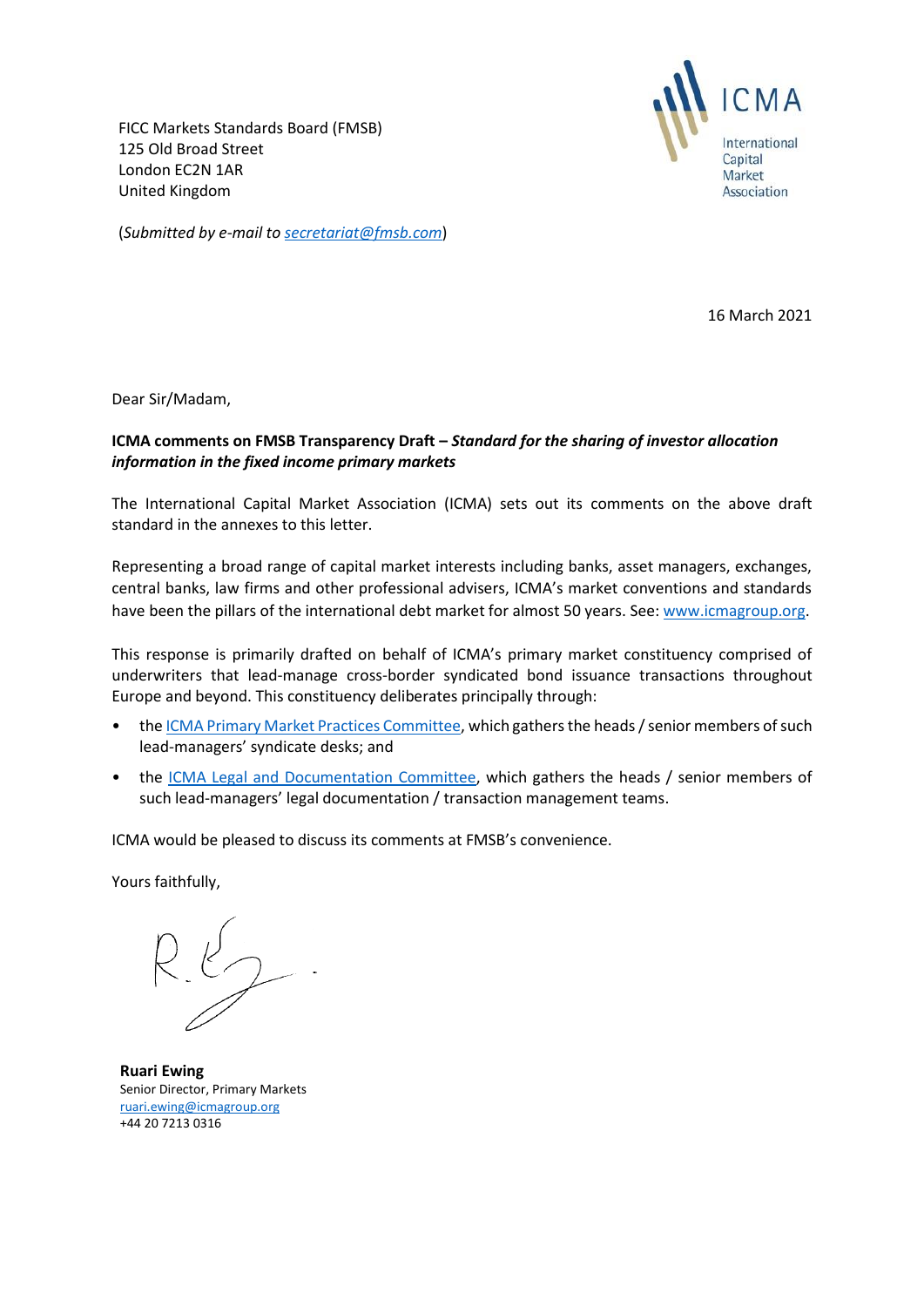#### **Annex 1 – General comments**

#### **General**

1. **Legal liability arising from FMSB standards** – The draft standard states that *"FMSB Standards […] do not impose legal or regulatory obligations on FMSB members"* (I.3). This is a helpful indication of FMSB intention, but whether this is actually so in practice (e.g., in terms of civil liability in tort) is a question of law and not within FMSB's gift.

### **Scope**

- 2. **Sharing after 'day of pricing'**  The draft standard sets out certain expected behaviours of syndicate banks relating to the sharing of investor allocation information for new issuances in fixed income primary markets *"on the day of pricing"* (II.1 #2). This might help the draft standard distinguish other appropriate internal information flows from the draft standard's focus, namely the bulk internal sharing of allocation data with trading desks to facilitate market making / hedging (IV.2 #4). It is however worth noting that in a few cases such bulk sharing might occur after the day of pricing (see also  $\#8$  below regarding 'mezzanine' syndicate banks), this being one context where syndicate banks might potentially apply the standard on a voluntary basis.
- 3. **SSA issuers** The scope of the draft standard excludes sovereign, supranational or agency (SSA) transactions (II.2 #3). This may help the standard align with the expectations of certain SSA issuers (notably certain sovereign issuers) that their transactions not be subject to otherwise generally applicable requirements. It is however worth noting that, aside such issuers, the SSA space might be another context where syndicate banks might potentially apply the standard on a voluntary basis.

#### **Technical inaccuracies/clarifications**

- 4. **Secondary market not just after primary issuance**  The secondary trading market covers transactions between market participants other than the issuer in its capacity as such (including conditional trading pre- and post-FTT as noted in  $\frac{H}{I}$  below) – and so not just bonds that have already been issued in the primary market (i.e. where primary closing/settlement has occurred). This should be corrected in the standard.
- 5. **'Pre-FTT trading', rather than 'Grey market'** The term 'grey market' can mean different things in different contexts. Whilst it may sometimes mean secondary trading outside a formalised context such as on a stock exchange (as suggested under the *Stock market securities* heading of the [Wikipedia entry\)](https://en.wikipedia.org/wiki/Grey_market#Stock_market_securities), this is not so in the context of bonds that have traditionally traded mainly OTC in any case. Rather the term 'grey market' has tended to be used for the initial stage of conditional trading (conditional on the bonds actually being issued) – namely the stage prior to the syndicate banks themselves (both senior and junior syndicate members) being able to start trading (whether on a proprietary basis or otherwise) following pricing and investor notification of their allocations ('free to trade' / 'FTT'). This initial stage usually lastsfor just a few hours. MiFID restricts trade reporting until certain information on the underlying security is available, so conditional trading cannot in effect begin in Europe until such information is available (the start of conditional trading would otherwise be open ended, albeit only hypothetically). Secondary trading continues to be conditional after FTT, until the bonds are issued on closing/settlement of the primary transaction (usually T+5 in an EMEA context). Some may even use the term 'grey market' to mean the entire conditional trading period (pre-FTT and post-FTT). Consequently, the standard should reference *"pre-FTT trading"* for accuracy and clarify the related dynamics.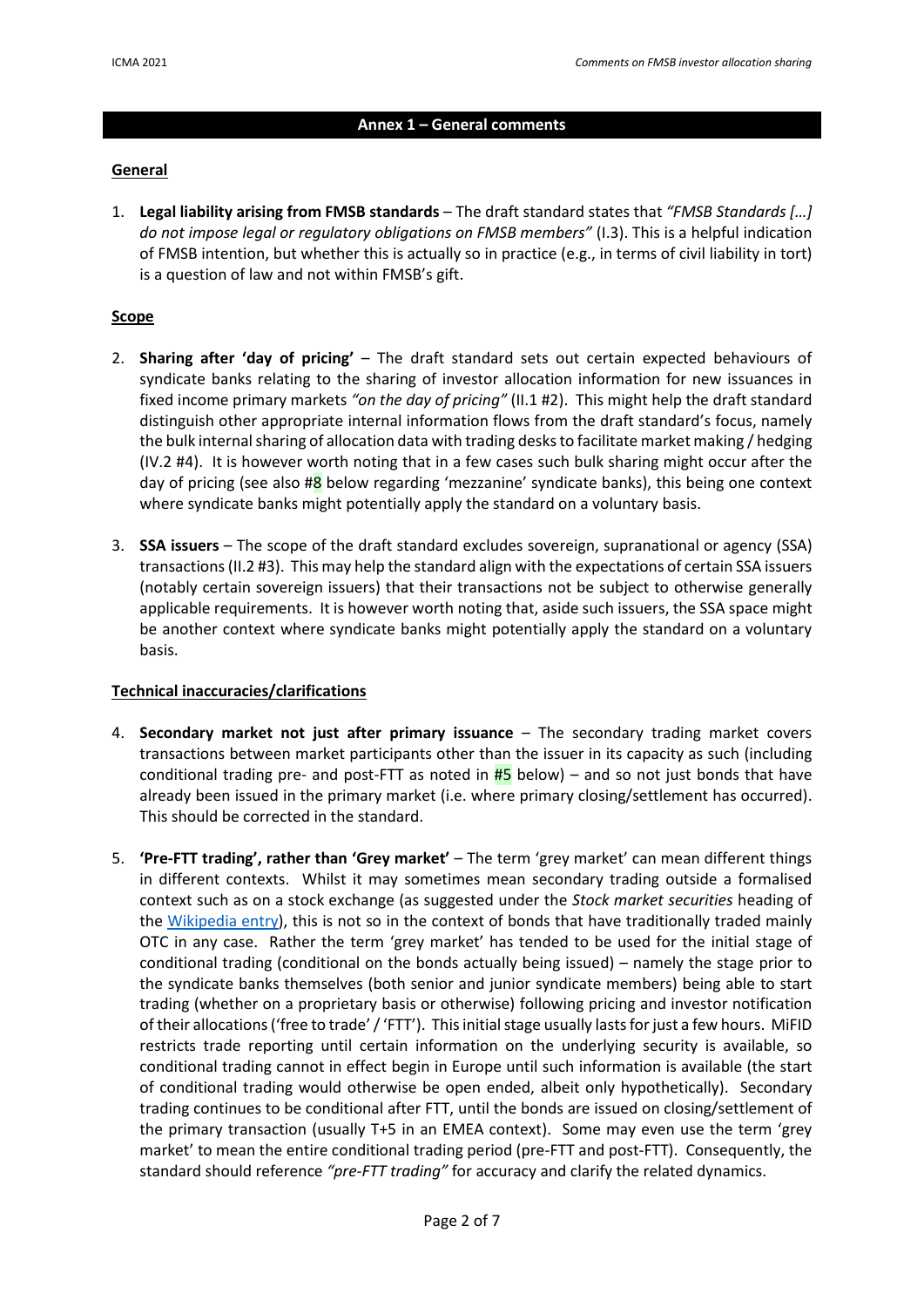- 6. **'Orders', not 'IOIs'** Investor allocations are based on actionable 'orders'<sup>1</sup> and not mere 'indications of interest' (IOIs), which cannot be allocated as they are subject to reconfirmation as orders. References in the standard to *"indications of interest"* should thus be replaced by references to *"orders"*.
- 7. **Syndicate formation**  Syndicates are formed exclusively by an issuer to work for such issuer. They are not formed at the behest of the syndicate banks involved. This should be clarified in the standard.
- 8. **Senior syndicate banks, not junior/mezzanine banks** In practice it is only the 'senior' syndicate banks actively running the order book (active bookrunners) that have access to, and so are able to share, allocation data on the day of pricing. Junior syndicate banks do not have such access, whilst certain 'mezzanine' syndicate banks may have access after the day of pricing under ICMA PM Handbook Recommendation R6.4 (see box). This should be clarified in the standard.

Access to distribution // R6.4 // For a pot deal, the bookrunner should (absent written issuer objection) give any other lead manager without responsibility for actively running the order book for that transaction access to the detailed distribution data for the transaction by close of business on the business day following the pricing of the transaction.

- 9. **Private side vs public side** It is relevant, in terms of the wider information flow context, that syndicate banks operate internal segregation between their 'private' sides (including origination and syndicate desks) and their 'public' sides (including sales and trading desks). This should be clarified in the standard.
- 10. **Drafting amendments** Specific drafting amendments relating to #4-#9 above are set out in Annex 2.

# **Implementation**

- 11. **Issuer opt-out** Syndicate banks applying the standard will need to put in place logistics to execute the required information flows with issuers. (Incidentally, if the issuer delays confirming its election until after the opening of order books, then the bookrunner responsible for communicating the issuer's election to the other syndicate banks will obviously not be able to do so prior to the opening of order books as envisaged under Core Principle 1.)
- 12. **Investor opt-out** As noted in III.4 #4 and absent delivery of an advanced technical solution operating across syndicate banks, more than an insignificant proportion of investors electing to opt out may result in no allocation sharing at all by syndicate banks applying the standard (on a deal-specific basis or even potentially more generally). This could have an adverse effect on market-making and consequently on new issue after-market liquidity and volatility, and so in turn notably on long term investors whose portfolios are required to be marked to market.
- 13. **Coordination** Syndicate banks applying the standard may seek to synchronise their implementation of the standard to minimise investor-facing inconsistency. The fact that FMSB members are able to confirm their adherence to a standard in the calendar year following the final adoption of such standard is vital in this respect. There may however still be some potential for

<sup>&</sup>lt;sup>1</sup> Albeit subject to allocation by/for the issuer and not a 'client order' as might be the case in a secondary trading context. Investor-facing relationships in a primary issuance context may or may not amount to a 'client' relationship. In the UK for example, an investor may formally be, depending on circumstances, a 'corporate finance contact' rather than a client.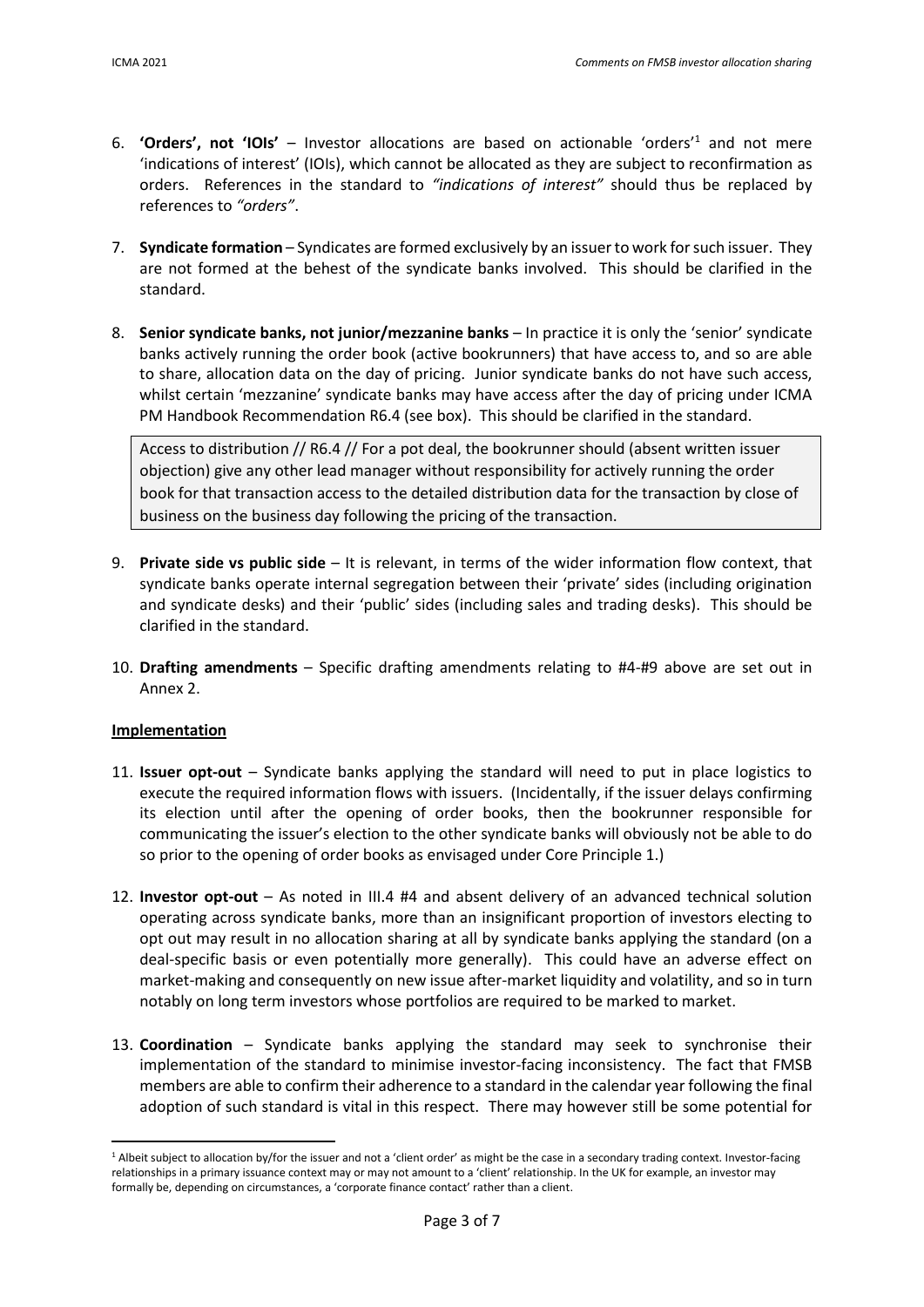friction to arise (bearing in mind the intra-day timing of new issue executions) if contradictory optout information has been given by individual investors to different syndicate banks (hopefully this should be a rare occurrence).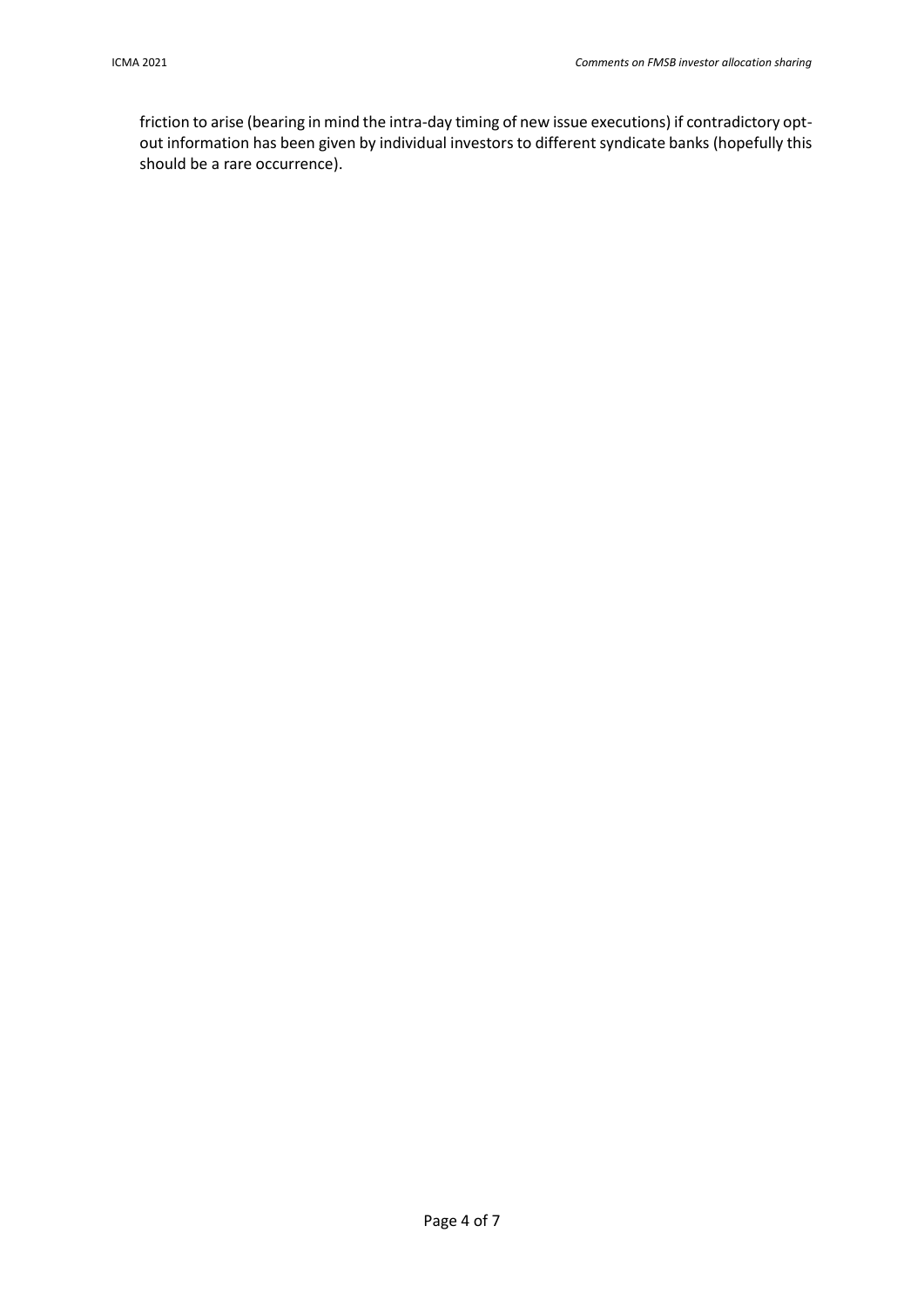# **Annex 2 – Drafting amendments**

# **II The sharing of investor allocation information**

### **1. Explanation**

Syndicate banks historically have had varied approaches to, and procedures governing, the internal sharing of investor allocation information relating to new issuances in fixed income primary markets on the day of pricing. $2$  [...]

[…]

## **3. Glossary**

| Term                           | Definition                                                                                                                                                                                                                                                                                                                                                                                                                                                                                   |
|--------------------------------|----------------------------------------------------------------------------------------------------------------------------------------------------------------------------------------------------------------------------------------------------------------------------------------------------------------------------------------------------------------------------------------------------------------------------------------------------------------------------------------------|
| 'Allocation Data'              | The list of final agreed investor allocations for a given new issuance<br>of fixed income bonds in the primary market containing the<br>investor institution name and their allocated quantity of securities.<br>Allocation Data does not include any details of investor orders<br>indications of interest.                                                                                                                                                                                 |
| $[]$                           |                                                                                                                                                                                                                                                                                                                                                                                                                                                                                              |
| Free to trade                  | Used where there are no internal (restricted list) or external<br>restrictions on trading so a trader in a syndicate bank working on<br>the public side is free to solicit orders interest. In the primary<br>market, bonds are free to trade after the transaction has been<br>priced and investor allocations have been communicated to<br>investors.                                                                                                                                      |
| Pre-FTT trading Grey market    | The conditional <i>unofficial</i> trading of securities before free to trade<br>they have formally priced. Also known as the initial stage of the 'if<br>and when issued' market (which continues after free to trade until<br>closing and settlement of the primary issuance itself).                                                                                                                                                                                                       |
| []                             | []                                                                                                                                                                                                                                                                                                                                                                                                                                                                                           |
| Pricing                        | The process by which the syndicate, having allocated bonds to<br>investors who have communicated orders indications of interest,<br>determine, in conjunction with the issuer, the final terms of the<br>deal and calculate a reoffer price for the securities to be issued. This<br>reoffer price may be based on a reference rate, reference bond or<br>outright yield. The reoffer price will depend on the coupon of the<br>security which is determined in conjunction with the issuer. |
| []                             | […]                                                                                                                                                                                                                                                                                                                                                                                                                                                                                          |
| Secondary market               | The market for bonds away from that have already been issued in<br>the primary market. In the secondary market, investors trade bonds<br>with other investors through financial professionals. The investors<br>who sell the bonds receive the proceeds, minus fees or commission<br>payable to banks or brokers that facilitate the transaction.                                                                                                                                            |
| 'Secondary Trading Desk'<br>[] | The public side trading desk of an syndicate investment bank that<br>may trade in issued fixed income securities in the secondary market<br>once final allocations are complete and the relevant issue is priced<br>and free to trade.<br>[]                                                                                                                                                                                                                                                 |
|                                |                                                                                                                                                                                                                                                                                                                                                                                                                                                                                              |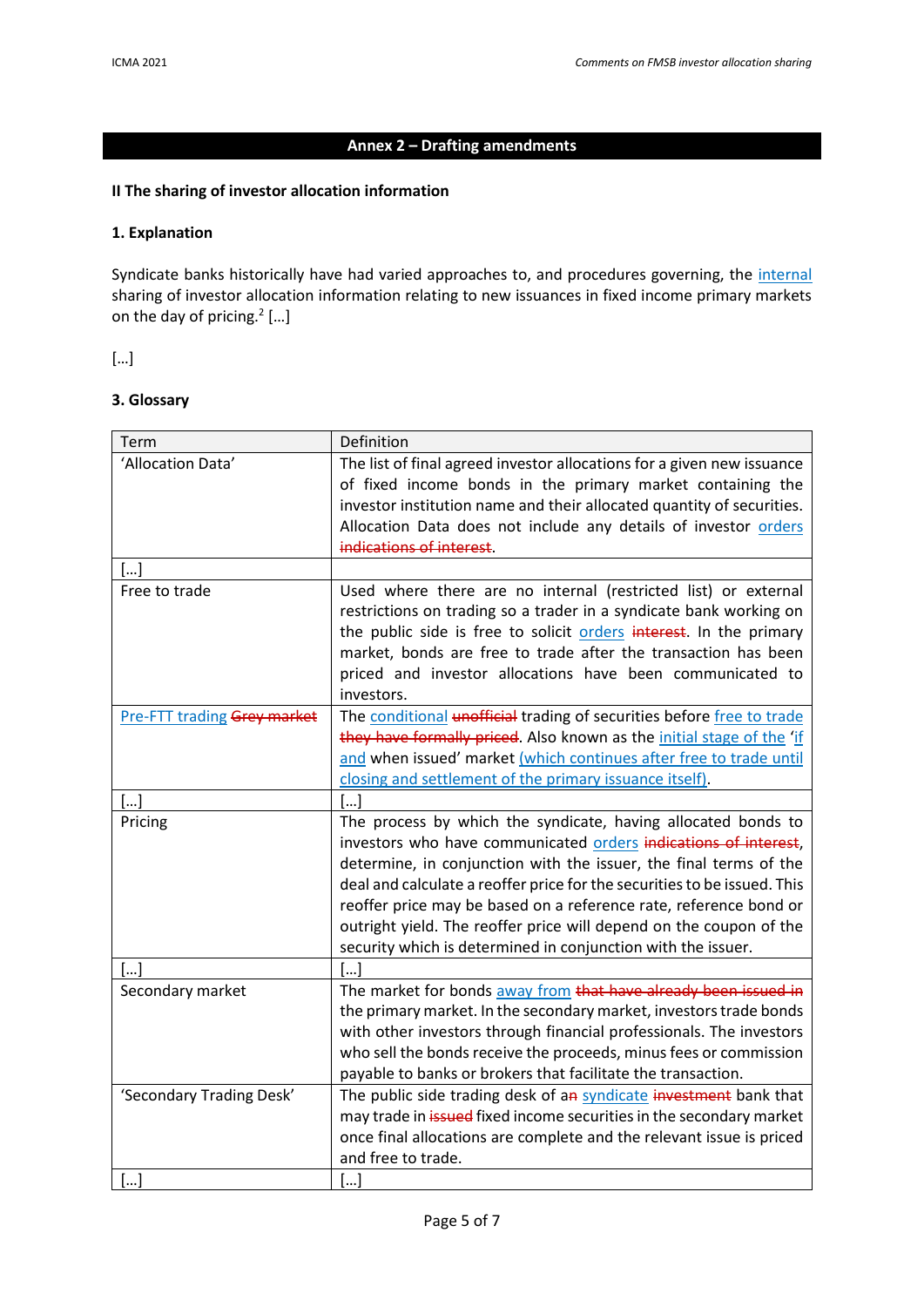| Syndicate bank | A member of a group of investment banks which jointly underwrite   |
|----------------|--------------------------------------------------------------------|
|                | and distribute a new security offering in the primary market. A    |
|                | syndicate is not a permanent group, but formeds specifically by an |
|                | issuer client to execute a deal in the primary market, for example |
|                | where it may be more efficient for a group of investment banks to  |
|                | work together for the issuer.                                      |

#### **III Role of syndicate banks and purpose of sharing investor allocation information**

## **1. Introduction**

As part of the process of issuing a new fixed income instrument, investors will communicate an order for the transaction which represents the demand or maximum allocation they would want to receive ('order indication of interest'). Once the issue size and transaction parameters for a new issue have been agreed with the issuer, the syndicate banks or a specified member(s) of the syndicate banks on behalf of the group will communicate to each investor the number of bonds each investor will receive ('allocation').



#### **2. Pre-FTT Grey market trading**

A new issuance will be free to trade by syndicate banks in the secondary market once the allocations have been communicated to investors, final pricing terms have been made public and a time for free to trade has been agreed among the bookrunners has passed. Pre-FTT Grey market trading may commence upon first publication to the market of initial terms of the relevant transaction (MIFID restricts trade reporting until certain information on the underlying security is available, so conditional trading cannot in effect begin until such information is available.) In pre-FTT grey market trading, parties other than the non-syndicate banks and investors may trade in the relevant bonds before they are legally issued and available for delivery and settlement (but conditionally on such issuance occuring). The ability to engage in pre-FTT tradinge in the grey market may be advantageous to nonsyndicate banks as it allows them to gather information as to initial investor appetite and whether such investors may wish to rebalance against their initial allocation.

In many European primary market segments (excluding, for example, SSA offerings), it is accepted market practice that syndicate banks that play a role in the pricing and allocation of an issuance do not engage in pre-FTT tradinge on a proprietary basis in the grey market.<sup>4</sup>

[…]